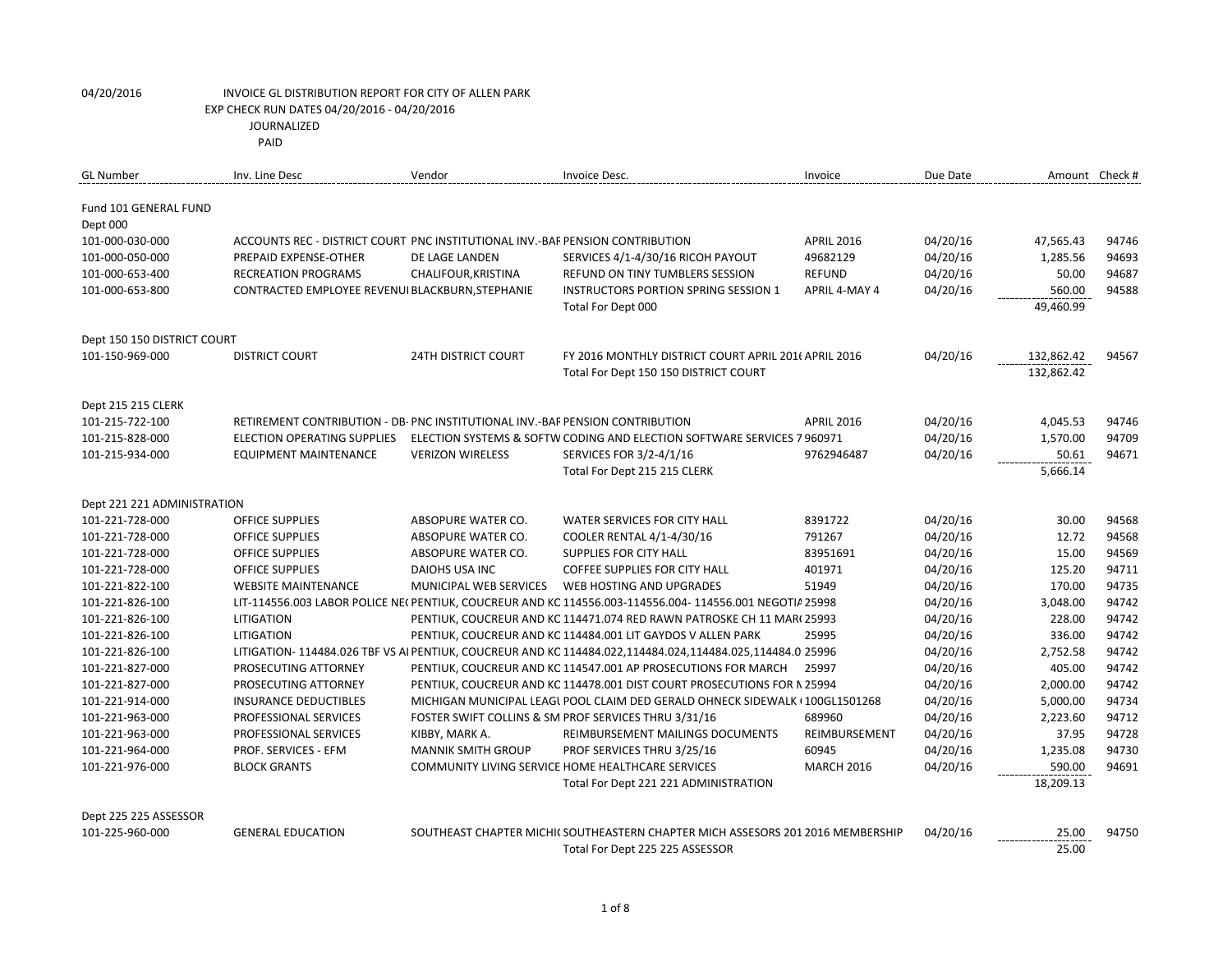| PAID |
|------|
|------|

| <b>GL Number</b>                                  | Inv. Line Desc                                                                | Vendor                                        | Invoice Desc.                                             | Invoice                 | Due Date | Amount Check # |       |
|---------------------------------------------------|-------------------------------------------------------------------------------|-----------------------------------------------|-----------------------------------------------------------|-------------------------|----------|----------------|-------|
|                                                   |                                                                               |                                               |                                                           |                         |          |                |       |
| Dept 230 230 FINANCE                              |                                                                               |                                               |                                                           |                         |          |                |       |
| 101-230-963-000                                   | PROFESSIONAL SERVICES                                                         | <b>PLANTE MORAN</b>                           | PROF SERVICES THROUGH 3/31/16                             | 1324819                 | 04/20/16 | 8,091.90       | 94745 |
|                                                   |                                                                               |                                               | Total For Dept 230 230 FINANCE                            |                         |          | 8,091.90       |       |
|                                                   |                                                                               |                                               |                                                           |                         |          |                |       |
| Dept 263 263 CITY HALL                            |                                                                               |                                               |                                                           |                         |          |                |       |
| 101-263-853-000                                   | <b>TELEPHONE</b>                                                              | AT & T LONG DISTANCE                          | <b>SERVICES APRIL</b>                                     | 04202016                | 04/20/16 | 2.09           | 94580 |
| 101-263-853-000                                   | <b>TELEPHONE</b>                                                              | <b>AT &amp; T</b>                             | SERVICES 4/3-5/3/16                                       | 04202016                | 04/20/16 | 2,685.77       | 94581 |
| 101-263-985-000                                   | CAPITAL OUTLAY-BUILDING LEASE ALLEN PARK EQUITIES LLC                         |                                               | ELECTRICAL INVOICES 2/29-3/31/16                          | 665571                  | 04/20/16 | 3,006.25       | 94574 |
|                                                   |                                                                               |                                               | Total For Dept 263 263 CITY HALL                          |                         |          | 5,694.11       |       |
|                                                   |                                                                               |                                               |                                                           |                         |          |                |       |
| Dept 305 305 POLICE DEPARTMENT<br>101-305-722-100 | RETIREMENT CONTRIBUTION - DB- PNC INSTITUTIONAL INV.-BAF PENSION CONTRIBUTION |                                               |                                                           | <b>APRIL 2016</b>       | 04/20/16 | 62,221.42      | 94746 |
| 101-305-729-000                                   | <b>K-9 SUPPLIES</b>                                                           | PET SUPPLIES PLUS                             | <b>K-9 SUPPLIES</b>                                       | 25774                   | 04/20/16 | 50.95          | 94744 |
| 101-305-729-000                                   | K-9 OPERATING COSTS                                                           | SOUTHPOINTE VETERINARY VET SERVICES FOR CLYDE |                                                           | 277205                  | 04/20/16 | 66.00          | 94755 |
| 101-305-757-000                                   | <b>OPERATING SUPPLIES</b>                                                     | <b>IBM CORPORATION</b>                        | AS/400 ALERT SYSTEM SERVICES 4/1-6/30/16                  | 4601025                 | 04/20/16 | 150.00         | 94722 |
| 101-305-757-000                                   | <b>OPERATING SUPPLIES</b>                                                     |                                               | NAKAGAWA MANUFACTURIN PRINTER TAPE FOR POLICE VEHICLES    | INV0039689              | 04/20/16 | 487.00         | 94737 |
| 101-305-757-000                                   | <b>OPERATING SUPPLIES</b>                                                     | SIRCHIE FINGER PRINT LABS                     | <b>DETECTIVE BUREAU SUPPLIES</b>                          | 0249338-IN              | 04/20/16 | 103.30         | 94752 |
| 101-305-761-000                                   | PRISONER BOARD                                                                | <b>STATE OF MICHIGAN</b>                      | <b>SEX OFFENDER REGISTRATION FEES</b>                     | 551-465105              | 04/20/16 | 60.00          | 94585 |
| 101-305-761-000                                   | PRISONER BOARD                                                                | <b>STATE OF MICHIGAN</b>                      | <b>SEX OFFENDER REGISTRATION FEES</b>                     | 551-462607              | 04/20/16 | 180.00         | 94586 |
| 101-305-801-000                                   | <b>ANIMAL CONTROL</b>                                                         | <b>CITY OF WYANDOTTE</b>                      | DOWNRIVER CENTER ANIMAL CONTROL 1/1/1( ANIMAL CONTROL     |                         | 04/20/16 | 19,282.56      | 94689 |
| 101-305-805-000                                   | <b>VEHICLE TOWING</b>                                                         | <b>CITY TOWING</b>                            | 78 VEHICLES TOWED BY POLICE AND 5 PERSON 3/16-3/31/16     |                         | 04/20/16 | 7,475.00       | 94688 |
| 101-305-807-000                                   | <b>CENTRAL DISPATCH</b>                                                       | <b>CITY OF WYANDOTTE</b>                      | SERVICES PERIOD OF 1/1-3/31/16                            | <b>CENTRAL DISPATCH</b> | 04/20/16 | 32,604.86      | 94689 |
| 101-305-853-000                                   | <b>TELEPHONE</b>                                                              | <b>AT &amp; T</b>                             | SERVICES 4/3-5/3/16                                       | 04202016                | 04/20/16 | 960.18         | 94581 |
| 101-305-853-000                                   | TELEPHONE- KEN SIMBERLY ORDIN VERIZON WIRELESS                                |                                               | SERVICES FOR 3/2-4/1/16                                   | 9762946487              | 04/20/16 | 27.83          | 94671 |
| 101-305-931-000                                   | <b>BUILDING MAINTENANCE</b>                                                   |                                               | ADVANTAGE PEST CONTROL RAT SERVICES POLICE DEPT           | <b>MARCH 2016</b>       | 04/20/16 | 300.00         | 94572 |
| 101-305-934-000                                   | EQUIPMENT MAINTENANCE                                                         | SOUTHERN MICHIGAN INFOR COMPUTER SERVICE      |                                                           | 2314                    | 04/20/16 | 80.00          | 94754 |
| 101-305-935-000                                   | <b>COMPUTER SOFTWARE MAINTEN/IDNETWORKS</b>                                   |                                               | ANNUAL SERVICE MNT FEE FOR PALM LIVESCAI 270481           |                         | 04/20/16 | 4,495.00       | 94723 |
| 101-305-939-000                                   | <b>VEHICLE MAINTENANCE</b>                                                    | <b>J'S CARWASH</b>                            | POLICE SERVICES FEB AND MARCH 2016                        | 1401                    | 04/20/16 | 112.00         | 94725 |
|                                                   |                                                                               |                                               | Total For Dept 305 305 POLICE DEPARTMENT                  |                         |          | 128,656.10     |       |
| Dept 340 340 FIRE DEPARTMENT                      |                                                                               |                                               |                                                           |                         |          |                |       |
| 101-340-722-100                                   | RETIREMENT CONTRIBUTION - DB- PNC INSTITUTIONAL INV.-BAF PENSION CONTRIBUTION |                                               |                                                           | <b>APRIL 2016</b>       | 04/20/16 | 48,687.58      | 94746 |
| 101-340-757-000                                   | <b>OPERATING SUPPLIES</b>                                                     |                                               | ACUITY SPECIALTY PRODUCTS CLEANING SUPPLIES FOR FIRE DEPT | 9002183202              | 04/20/16 | 621.55         | 94571 |
| 101-340-757-500                                   | <b>RESCUE SUPPLIES</b>                                                        | BAKER'S GAS & WELDING SUI OXYGEN FOR EMS USE  |                                                           | 01388043                | 04/20/16 | 127.96         | 94584 |
| 101-340-757-500                                   | <b>RESCUE SUPPLIES</b>                                                        | J & B MEDICAL SUPPLY, INC. RESCUE SUPPLIES    |                                                           | 2835324                 | 04/20/16 | 61.20          | 94724 |
| 101-340-757-500                                   | <b>RESCUE SUPPLIES</b>                                                        | J & B MEDICAL SUPPLY, INC. RESCUE SUPPLIES    |                                                           | 2829705                 | 04/20/16 | 1.70           | 94724 |
| 101-340-757-500                                   | <b>RESCUE SUPPLIES</b>                                                        | J & B MEDICAL SUPPLY, INC. RESCUE SUPPLIES    |                                                           | 2827959                 | 04/20/16 | 740.56         | 94724 |
| 101-340-805-000                                   | AMBULANCE BILLING                                                             | ACCUMED BILLING INC.                          | MARCH 2016 MONTHLY BILLING                                | 13217                   | 04/20/16 | 4,882.35       | 94570 |
| 101-340-853-000                                   | TELEPHONE- D LAFOND EMS                                                       | <b>VERIZON WIRELESS</b>                       | MONTHLY SERVICES 4/11-4/10/16 FIRE DEPT                   | 9763548913              | 04/20/16 | 60.06          | 94670 |
|                                                   |                                                                               |                                               |                                                           |                         |          |                |       |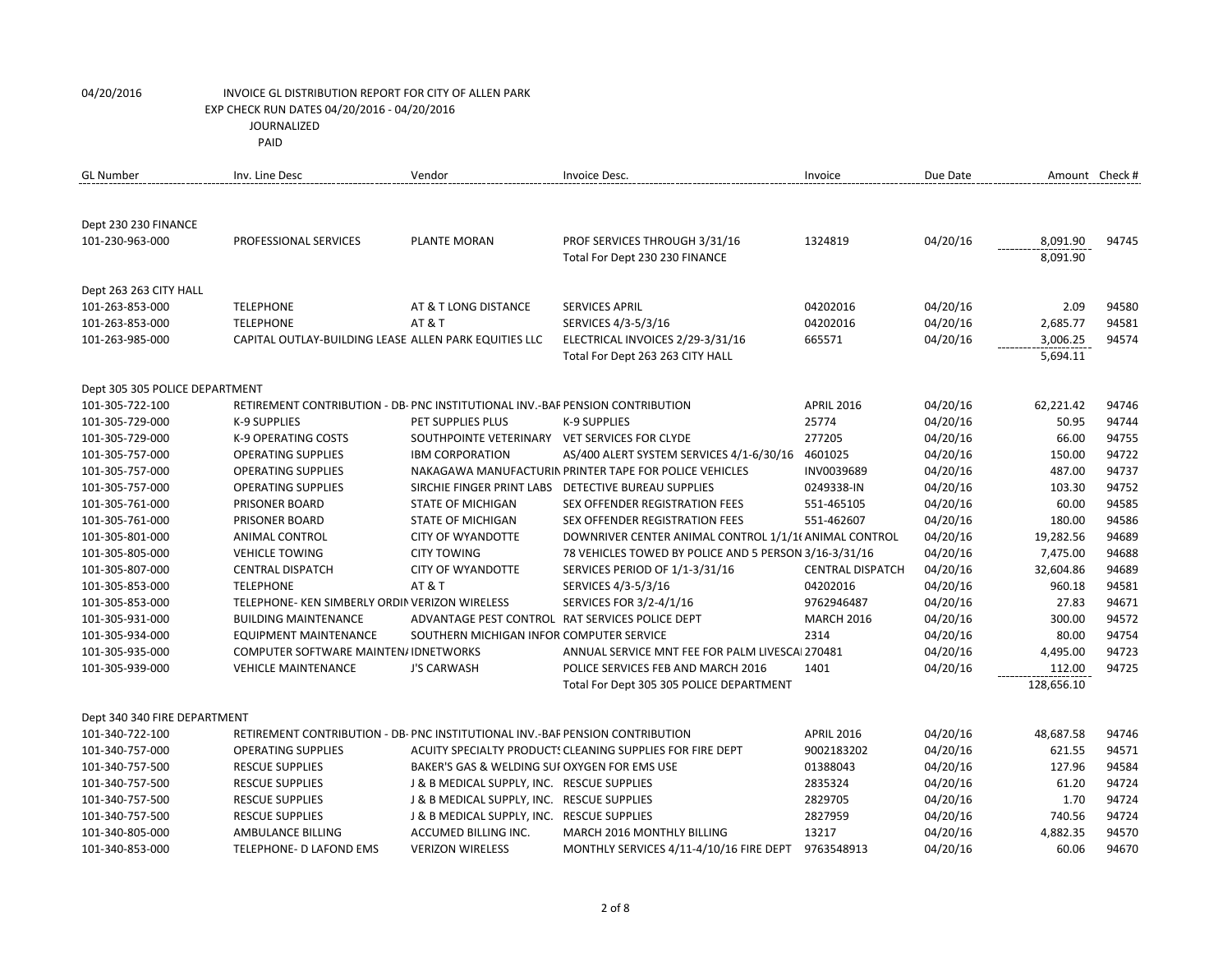| <b>GL Number</b>                          | Inv. Line Desc                                                                | Vendor                         | Invoice Desc.                                                  | Invoice           | Due Date |           | Amount Check # |
|-------------------------------------------|-------------------------------------------------------------------------------|--------------------------------|----------------------------------------------------------------|-------------------|----------|-----------|----------------|
| 101-340-853-000                           | TELEPHONE- D LAFOND EMS                                                       | <b>VERIZON WIRELESS</b>        | SERVICES FOR 3/2-4/1/16                                        | 9762946487        | 04/20/16 | 179.03    | 94671          |
| 101-340-920-000                           | <b>UTILITIES</b>                                                              | <b>DTE ENERGY</b>              | SERVICES 3/8-4/7/16                                            | 04202016          | 04/20/16 | 1,723.20  | 94699          |
| 101-340-920-000                           | <b>UTILITIES</b>                                                              | <b>DTE ENERGY</b>              | SERVICES 3/8-4/7/16                                            | 04202016          | 04/20/16 | 2,418.03  | 94707          |
| 101-340-931-000                           | <b>BUILDING MAINTENANCE</b>                                                   | LOWE'S                         | <b>SUPPLIES FOR VARIOUS DEPT</b>                               | 99006314951MAR    | 04/20/16 | 10.39     | 94729          |
| 101-340-939-000                           | <b>VEHICLE MAINTENANCE</b>                                                    | <b>GLENDALE AUTO VALUE</b>     | PARTS FOR 2015 FORD F350                                       | 359-102255        | 04/20/16 | 193.05    | 94713          |
| 101-340-939-000                           | <b>VEHICLE MAINTENANCE</b>                                                    | <b>GLENDALE AUTO VALUE</b>     | <b>PARTS</b>                                                   | 359-102256        | 04/20/16 | 83.29     | 94713          |
| 101-340-939-000                           | <b>VEHICLE MAINTENANCE</b>                                                    | <b>GLENDALE AUTO VALUE</b>     | PARTS FOR 2015 FORD F350                                       | 359-102364        | 04/20/16 | 91.60     | 94713          |
| 101-340-939-000                           | <b>VEHICLE MAINTENANCE</b>                                                    | <b>GLENDALE AUTO VALUE</b>     | <b>PARTS 2015 FORD F350</b>                                    | 359-102320        | 04/20/16 | 378.42    | 94713          |
|                                           |                                                                               |                                |                                                                |                   |          |           |                |
| 101-340-939-000                           | <b>VEHICLE MAINTENANCE</b>                                                    | <b>HALT FIRE</b>               | <b>VEHICLE MNT FOR FIRE DEPT</b>                               | S0070220          | 04/20/16 | 654.55    | 94718          |
| 101-340-939-000                           | <b>VEHICLE MAINTENANCE</b>                                                    | <b>HALT FIRE</b>               | <b>VEHICLE MNT FOR FIRE DEPT</b>                               | S0070221          | 04/20/16 | 691.20    | 94718          |
| 101-340-958-000                           | <b>MEMBERSHIP &amp; DUES</b>                                                  | O'RILEY, JEFF                  | REIMBURSEMENT FOR PARAMEDIC LISCENSE R REIMBURSEMENT           |                   | 04/20/16 | 25.00     | 94741          |
| 101-340-958-000                           | <b>MEMBERSHIP &amp; DUES</b>                                                  | SMAFC                          | 2016 MEMBERSHIP CHIEF DEPUTY CANN                              | 7586              | 04/20/16 | 40.00     | 94753          |
| 101-340-960-000                           | <b>EDUCATION &amp; TRAINING</b>                                               | LOWE'S                         | <b>SUPPLIES FOR VARIOUS DEPT</b>                               | 99006314951MAR    | 04/20/16 | 37.11     | 94729          |
|                                           |                                                                               |                                | Total For Dept 340 340 FIRE DEPARTMENT                         |                   |          | 61,707.83 |                |
| Dept 445 445 DEPARTMENT OF PUBLIC SERVICE |                                                                               |                                |                                                                |                   |          |           |                |
| 101-445-722-100                           | RETIREMENT CONTRIBUTION - DB- PNC INSTITUTIONAL INV.-BAF PENSION CONTRIBUTION |                                |                                                                | <b>APRIL 2016</b> | 04/20/16 | 18,277.35 | 94746          |
| 101-445-751-000                           | <b>GASOLINE</b>                                                               | MICHIGAN FUELS                 | <b>DIESEL FUEL</b>                                             | 114831            | 04/20/16 | 5,005.78  | 94733          |
| 101-445-751-000                           | <b>GASOLINE</b>                                                               | MICHIGAN FUELS                 | <b>DIESEL FUEL</b>                                             | 130168            | 04/20/16 | 3,696.81  | 94733          |
| 101-445-751-000                           | <b>GASOLINE</b>                                                               | MICHIGAN FUELS                 | <b>DIESEL FUEL</b>                                             | 144386            | 04/20/16 | 2,621.63  | 94733          |
| 101-445-751-000                           | <b>GASOLINE</b>                                                               | MICHIGAN FUELS                 | <b>DIESEL FUEL</b>                                             | 155387            | 04/20/16 | 4,143.57  | 94733          |
| 101-445-757-000                           | <b>OPERATING SUPPLIES</b>                                                     | <b>GRAINGER</b>                | <b>PARTS</b>                                                   | 9066841579        | 04/20/16 | 49.30     | 94716          |
| 101-445-757-000                           | <b>OPERATING SUPPLIES</b>                                                     | <b>GRAINGER</b>                | <b>PARTS</b>                                                   | 9050165027        | 04/20/16 | 98.60     | 94716          |
| 101-445-757-000                           | <b>OPERATING SUPPLIES</b>                                                     | <b>GRAINGER</b>                | <b>PARTS</b>                                                   | 9062241139        | 04/20/16 | 49.30     | 94716          |
|                                           |                                                                               |                                |                                                                |                   |          |           |                |
| 101-445-853-000                           | <b>TELEPHONE</b>                                                              | <b>AT &amp; T</b>              | SERVICES 4/3-5/3/16                                            | 04202016          | 04/20/16 | 30.83     | 94581          |
| 101-445-853-000                           | TELEPHONE-GARAGE                                                              | <b>VERIZON WIRELESS</b>        | SERVICES FOR 3/2-4/1/16                                        | 9762946487        | 04/20/16 | 50.61     | 94671          |
| 101-445-920-000                           | <b>UTILITIES</b>                                                              | <b>DTE ENERGY</b>              | SERVICES 3/8-4/7/16                                            | 04202016          | 04/20/16 | 619.28    | 94699          |
| 101-445-920-000                           | <b>UTILITIES</b>                                                              | <b>DTE ENERGY</b>              | SERVICES 3/8-4/7/16                                            | 04202016          | 04/20/16 | 526.86    | 94707          |
| 101-445-926-000                           | <b>STREET LIGHTING</b>                                                        | <b>DTE ENERGY</b>              | SERVICES 3/8-4/7/16                                            | 04202016          | 04/20/16 | 139.22    | 94699          |
| 101-445-926-000                           | <b>STREET LIGHTING</b>                                                        | <b>DTE ENERGY</b>              | STREETLIGHTS 3/1-3/31/16                                       | 04202016          | 04/20/16 | 40,912.25 | 94706          |
| 101-445-939-000                           | <b>VEHICLE MAINTENANCE</b>                                                    | <b>BELLE TIRE DISTRIBUTORS</b> | PARTS AND SERVICE                                              | 27585234          | 04/20/16 | 718.95    | 94587          |
| 101-445-939-000                           | <b>VEHICLE MAINTENANCE</b>                                                    | <b>GLENDALE AUTO VALUE</b>     | <b>PARTS</b>                                                   | 359-102379        | 04/20/16 | 35.88     | 94713          |
| 101-445-939-000                           | <b>VEHICLE MAINTENANCE</b>                                                    |                                | GLOBAL TELEMATIC SOLUTIO GTS MONTHLY SUBSCRIPTION 3/27-4/26/16 | 23160             | 04/20/16 | 350.00    | 94714          |
|                                           |                                                                               |                                | Total For Dept 445 445 DEPARTMENT OF PUBLIC SERVICE            |                   |          | 77,326.22 |                |
| Dept 707 707 PARKS & REC                  |                                                                               |                                |                                                                |                   |          |           |                |
| 101-707-701-000                           | PERSONAL SERVICES                                                             | HAWKINS, PAT                   | FOR MILEAGE 7/1/15-9/30/15 CITY USE                            | REIMBURSEMENT     | 04/20/16 | 639.98    | 94720          |
| 101-707-760-000                           | SENIOR ACTIVITIES                                                             | MCFARLAND, GAIL                | REIMBURSEMENT FOR VARIOUS SUPPLIES                             | REIMBURSEMENT     | 04/20/16 | 9.97      | 94731          |
| 101-707-853-000                           | <b>TELEPHONE</b>                                                              | <b>AT &amp; T</b>              | SERVICES 4/3-5/3/16                                            | 04202016          | 04/20/16 | 77.55     | 94581          |
| 101-707-920-000                           | <b>UTILITIES</b>                                                              |                                | ALLEN PARK COMMUNITY CTI WATER BILL FOR 12/1-3/16/16           | 170-RO06615       | 04/20/16 | 15.75     | 94576          |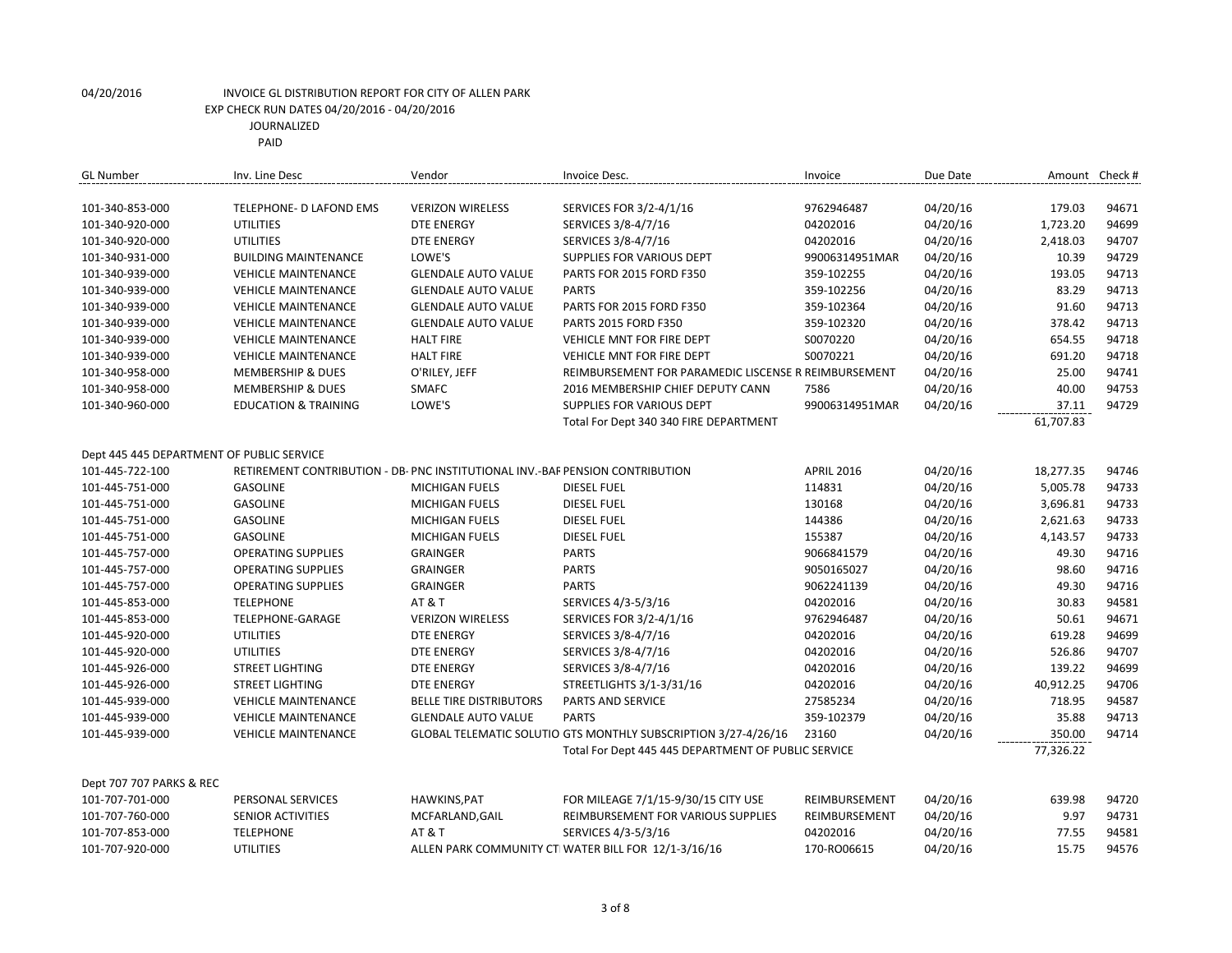PAID

| <b>GL Number</b>                | Inv. Line Desc                     | Vendor                                         | Invoice Desc.                                            | Invoice        | Due Date | Amount Check # |       |
|---------------------------------|------------------------------------|------------------------------------------------|----------------------------------------------------------|----------------|----------|----------------|-------|
| 101-707-920-000                 | <b>UTILITIES</b>                   | <b>DTE ENERGY</b>                              | SERVICES 3/8-4/7/16                                      | 04202016       | 04/20/16 | 138.79         | 94699 |
| 101-707-920-000                 | <b>UTILITIES</b>                   | <b>DTE ENERGY</b>                              | SERVICES 3/8-4/7/16                                      | 04202016       | 04/20/16 | 267.52         | 94707 |
| 101-707-985-000                 | <b>CAPITAL OUTLAY</b>              | SIGN*A*RAMA                                    | 6 PARK SIGNS FOR RARKS AND REC                           | 2954           | 04/20/16 | 3,475.92       | 94751 |
|                                 |                                    |                                                | Total For Dept 707 707 PARKS & REC                       |                |          | 4,625.48       |       |
| Dept 751 751 COMMUNITY CENTER   |                                    |                                                |                                                          |                |          |                |       |
| 101-751-757-000                 | <b>OPERATING SUPPLIES</b>          | VAKIQUETTE, KATELYNN                           | VARIOUS SUPPLIES FOR COOLING CLASSES                     | REIMBURSEMENT  | 04/20/16 | 104.72         | 94669 |
| 101-751-757-000                 | <b>OPERATING SUPPLIES</b>          | GORDON FOOD SERV.                              | <b>SUPPLIES FOR PARKS &amp; REC</b>                      | 846123327      | 04/20/16 | 215.77         | 94715 |
| 101-751-757-000                 | <b>OPERATING SUPPLIES</b>          | GORDON FOOD SERV.                              | <b>SUPPLIES FOR PARKS &amp; REC</b>                      | 846123416      | 04/20/16 | 31.98          | 94715 |
| 101-751-757-000                 | <b>OPERATING SUPPLIES</b>          | MCFARLAND, GAIL                                | REIMBURSEMENT FOR VARIOUS SUPPLIES                       | REIMBURSEMENT  | 04/20/16 | 110.76         | 94731 |
| 101-751-757-000                 | <b>OPERATING SUPPLIES</b>          | <b>SYSCO DETROIT LLC</b>                       | <b>SUPPLIES FOR PARKS &amp; REC</b>                      | 604150746      | 04/20/16 | 502.99         | 94756 |
| 101-751-920-000                 | <b>UTILITIES</b>                   | <b>DIRECTV</b>                                 | SERVICES 4/6-5/7/16                                      | 28253004816    | 04/20/16 | 130.99         | 94697 |
| 101-751-920-000                 | <b>UTILITIES</b>                   | <b>DTE ENERGY</b>                              | SERVICES 3/8-4/7/16                                      | 04202016       | 04/20/16 | 4,426.93       | 94707 |
| 101-751-931-000                 | <b>BUILDING MAINTENANCE</b>        | CAMFIL                                         | FILTERS FOR COMM CTR                                     | 2016004270     | 04/20/16 | 493.24         | 94684 |
| 101-751-931-000                 | <b>BUILDING MAINTENANCE</b>        | HAWKINS, PAT                                   | SHOWER CURTAIN FOR LOCKER ROOMS                          | REIMBURSEMENT  | 04/20/16 | 31.14          | 94720 |
| 101-751-931-000                 | <b>BUILDING MAINTENANCE</b>        | LOWE'S                                         | <b>SUPPLIES FOR VARIOUS DEPT</b>                         | 99006314951MAR | 04/20/16 | 170.76         | 94729 |
| 101-751-931-000                 | <b>BUILDING MAINTENANCE</b>        | MCFARLAND, GAIL                                | REIMBURSEMENT FOR VARIOUS SUPPLIES                       | REIMBURSEMENT  | 04/20/16 | 19.96          | 94731 |
| 101-751-931-000                 | <b>BUILDING MAINTENANCE</b>        | NETWORK SERVICES COMP                          | <b>SUPPLIES FOR PARKS &amp; REC</b>                      | 6380130-00     | 04/20/16 | 70.16          | 94738 |
| 101-751-934-000                 | <b>EQUIPMENT MAINTENANCE</b>       | DSM SAW & KNIFE LLC                            | <b>BLADE SHARPEN</b>                                     | 2944           | 04/20/16 | 41.00          | 94698 |
| 101-751-934-000                 | <b>EQUIPMENT MAINTENANCE</b>       | DSM SAW & KNIFE LLC                            | <b>BLADE SHARPENING</b>                                  | 3006           | 04/20/16 | 23.00          | 94698 |
| 101-751-934-000                 | EQUIPMENT MAINTENANCE              |                                                | JERRY COHEN ELITE LAB INC APRIL COOLING WATER TREATMENT  | 7112           | 04/20/16 | 200.00         | 94726 |
| 101-751-934-000                 | EQUIPMENT MAINTENANCE              | LOWE'S                                         | SUPPLIES FOR VARIOUS DEPT                                | 99006314951MAR | 04/20/16 | 75.98          | 94729 |
| 101-751-985-000                 | <b>CAPITAL OUTLAY</b>              | ALL-PRO EXERCISE, INC.                         | NEW TREADMILL AND SEATED ELLIPITICAL MA(82140            |                | 04/20/16 | 4,190.00       | 94575 |
|                                 |                                    |                                                | Total For Dept 751 751 COMMUNITY CENTER                  |                |          | 10,839.38      |       |
|                                 |                                    |                                                | Total For Fund 101 GENERAL FUND                          |                |          | 503,164.70     |       |
| Fund 202 MAJOR STREET FUND      |                                    |                                                |                                                          |                |          |                |       |
| Dept 475 475 TRAFFIC SERVICES   |                                    |                                                |                                                          |                |          |                |       |
| 202-475-940-000                 | <b>TRAFFIC SIGNS &amp; SIGNALS</b> |                                                | WAYNE COUNTY - ACCTS. RECTRAFFIC SIGNAL ENERGY 12/15     | 1007940        | 04/20/16 | 121.20         | 94676 |
| 202-475-940-000                 | <b>TRAFFIC SIGNS &amp; SIGNALS</b> | WAYNE COUNTY - ACCTS. RECTRAFFIC SIGNAL ENERGY |                                                          | 1007898        | 04/20/16 | 121.20         | 94678 |
| 202-475-940-000                 | <b>TRAFFIC SIGNS &amp; SIGNALS</b> |                                                | WAYNE COUNTY - ACCTS. RECTRAFFIC SIGNAL ENERGY 10/15     | 1007856        | 04/20/16 | 121.20         | 94679 |
|                                 |                                    |                                                | Total For Dept 475 475 TRAFFIC SERVICES                  |                |          | 363.60         |       |
| Dept 479 PRESERVATION - STREETS |                                    |                                                |                                                          |                |          |                |       |
| 202-479-757-000                 | <b>OPERATING SUPPLIES</b>          | AJAX MATERIALS CORP.                           | <b>SUPPLIES</b>                                          | 195614         | 04/20/16 | 1,092.59       | 94573 |
| 202-479-757-000                 | <b>OPERATING SUPPLIES</b>          | CADILLAC ASPHALT LLC                           | <b>SUPPLIES FOR DPS</b>                                  | 285128         | 04/20/16 | 391.65         | 94683 |
| 202-479-801-205                 | PROF'L SERVICES -                  |                                                | WAYNE COUNTY - ACCTS. RECTRAFFIC SIGNAL MAINTENANCE 2/16 | 283574         | 04/20/16 | 152.55         | 94677 |
| 202-479-801-215                 | PROF'L SERVICES                    | AJAX MATERIALS CORP.                           | <b>SUPPLIES</b>                                          | 195638         | 04/20/16 | 805.96         | 94573 |
| 202-479-801-215                 | <b>PROF'L SERVICES</b>             | T-N-T TREE SERVICE INC                         | REMOVE AND CLEAN UP TREES ON GARFIELD                    | 09232          | 04/20/16 | 4,300.00       | 94757 |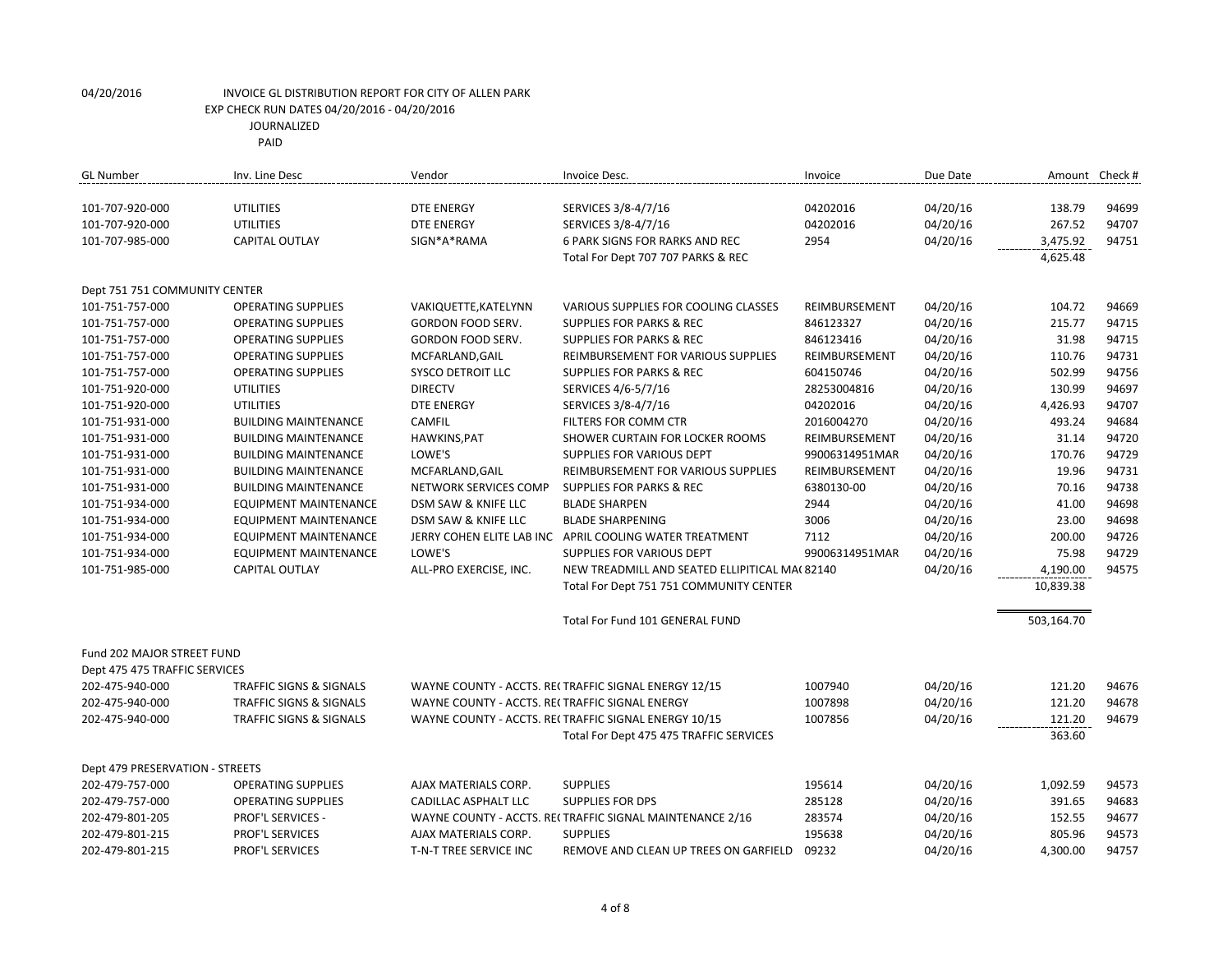PAID

| <b>GL Number</b>                                                         | Inv. Line Desc                                                                         | Vendor                                                                                               | Invoice Desc.                                                                                                                                                                                                           | Invoice           | Due Date                                     | Amount Check #                                            |                                  |
|--------------------------------------------------------------------------|----------------------------------------------------------------------------------------|------------------------------------------------------------------------------------------------------|-------------------------------------------------------------------------------------------------------------------------------------------------------------------------------------------------------------------------|-------------------|----------------------------------------------|-----------------------------------------------------------|----------------------------------|
| 202-479-801-215<br>202-479-801-215<br>202-479-801-215<br>202-479-801-215 | PROF'L SERVICES<br>PROF'L SERVICES<br><b>PROF'L SERVICES</b><br><b>PROF'L SERVICES</b> | T-N-T TREE SERVICE INC<br>T-N-T TREE SERVICE INC<br>T-N-T TREE SERVICE INC<br>T-N-T TREE SERVICE INC | REMOVE AND CLEANUP OF TREE REMOVAL ON 09236<br>REMOVE AND CLEANUP ON NIVER STREET<br>TREE REMOVAL AND CLEAN UP ON GARFIELD<br>REMOVE TREES AND CLEANUP ON GARFIELD AL09240<br>Total For Dept 479 PRESERVATION - STREETS | 09238<br>09234    | 04/20/16<br>04/20/16<br>04/20/16<br>04/20/16 | 4,300.00<br>3,250.00<br>4,634.75<br>3,143.75<br>22,071.25 | 94757<br>94757<br>94757<br>94757 |
|                                                                          |                                                                                        |                                                                                                      | Total For Fund 202 MAJOR STREET FUND                                                                                                                                                                                    |                   |                                              | 22,434.85                                                 |                                  |
| Fund 203 LOCAL STREET FUND<br>Dept 479 PRESERVATION - STREETS            |                                                                                        |                                                                                                      |                                                                                                                                                                                                                         |                   |                                              |                                                           |                                  |
| 203-479-757-000                                                          | <b>OPERATING SUPPLIES</b>                                                              | AJAX MATERIALS CORP.                                                                                 | <b>SUPPLIES</b>                                                                                                                                                                                                         | 195614            | 04/20/16                                     | 1,092.59                                                  | 94573                            |
| 203-479-757-000                                                          | <b>OPERATING SUPPLIES</b>                                                              | CADILLAC ASPHALT LLC                                                                                 | <b>SUPPLIES FOR DPS</b>                                                                                                                                                                                                 | 285128            | 04/20/16                                     | 391.65                                                    | 94683                            |
| 203-479-757-000                                                          | <b>OPERATING SUPPLIES</b>                                                              | <b>RITTER GIS INC</b>                                                                                | <b>CITYWORKS GIS INTEGRATION</b>                                                                                                                                                                                        | 2016-0113         | 04/20/16                                     | 4,560.00                                                  | 94748                            |
| 203-479-801-205                                                          | PROF'L SERVICES - PRESERVATION BUCCILLI GROUP, LLC                                     |                                                                                                      | INSPECTION SERV ANDREW HASS 12/21-12/23, 1561                                                                                                                                                                           |                   | 04/20/16                                     | 1,728.00                                                  | 94589                            |
| 203-479-801-215                                                          | PROF'L SERVICES - NON-MOTORIZI AJAX MATERIALS CORP.                                    |                                                                                                      | <b>SUPPLIES</b>                                                                                                                                                                                                         | 195638            | 04/20/16                                     | 805.97                                                    | 94573                            |
|                                                                          |                                                                                        |                                                                                                      | Total For Dept 479 PRESERVATION - STREETS                                                                                                                                                                               |                   |                                              | 8,578.21                                                  |                                  |
|                                                                          |                                                                                        |                                                                                                      | Total For Fund 203 LOCAL STREET FUND                                                                                                                                                                                    |                   |                                              | 8,578.21                                                  |                                  |
| Fund 249 BUILDING FUND<br>Dept 000                                       |                                                                                        |                                                                                                      |                                                                                                                                                                                                                         |                   |                                              |                                                           |                                  |
| 249-000-246-000                                                          | PLANNING/ZONING REVIEW ESCR( BUCCILLI GROUP, LLC                                       |                                                                                                      | INSPECTION SERV STEVE WOOD 12/22/15-12/2 1562<br>Total For Dept 000                                                                                                                                                     |                   | 04/20/16                                     | 1,080.00<br>1,080.00                                      | 94589                            |
|                                                                          |                                                                                        |                                                                                                      |                                                                                                                                                                                                                         |                   |                                              |                                                           |                                  |
| Dept 371 371 BUILDING DEPARTMENT                                         |                                                                                        |                                                                                                      |                                                                                                                                                                                                                         |                   |                                              |                                                           |                                  |
| 249-371-701-000                                                          | PERSONAL SERVICES                                                                      | <b>BUCCILLI GROUP, LLC</b>                                                                           | INSPECTION SERV TIMIL CARTER 8/5/15-8/6/15 1285                                                                                                                                                                         |                   | 04/20/16                                     | 1,080.00                                                  | 94589                            |
| 249-371-722-100                                                          | RETIREMENT CONTRIBUTION - DB- PNC INSTITUTIONAL INV.-BAF PENSION CONTRIBUTION          |                                                                                                      |                                                                                                                                                                                                                         | <b>APRIL 2016</b> | 04/20/16                                     | 5,492.50                                                  | 94746                            |
| 249-371-728-000                                                          | <b>OFFICE SUPPLIES</b>                                                                 |                                                                                                      | ASADOORIAN FAMILY PRINT INSPECTION STICKERS FOR INSPECTIONS                                                                                                                                                             | 13926             | 04/20/16                                     | 213.00                                                    | 94579                            |
| 249-371-728-000                                                          | <b>OFFICE SUPPLIES</b>                                                                 | LOWE'S                                                                                               | SUPPLIES FOR VARIOUS DEPT                                                                                                                                                                                               | 99006314951MAR    | 04/20/16                                     | 41.24                                                     | 94729                            |
| 249-371-821-000                                                          | MECHANICAL INSPECTIONS                                                                 | CARNILL, STEVE                                                                                       | <b>MECHANICAL INSPECTIONS</b>                                                                                                                                                                                           | <b>MARCH 2016</b> | 04/20/16                                     | 2,014.25                                                  | 94685                            |
| 249-371-822-000                                                          | PLUMBING INSPECTIONS                                                                   | HALASH, JEROME                                                                                       | PLUMBING INSPECTIONS FOR MARCH 2016                                                                                                                                                                                     | <b>MARCH 2016</b> | 04/20/16                                     | 1,183.00                                                  | 94719                            |
| 249-371-853-000                                                          | TELEPHONE- ORDINANCE TABLET                                                            | <b>VERIZON WIRELESS</b>                                                                              | MONTHLY SERVICES 4/11-4/10/16 FIRE DEPT                                                                                                                                                                                 | 9763548913        | 04/20/16                                     | 20.00                                                     | 94670                            |
| 249-371-853-000                                                          | TELEPHONE- D BOOMER                                                                    | <b>VERIZON WIRELESS</b>                                                                              | SERVICES FOR 3/2-4/1/16                                                                                                                                                                                                 | 9762946487        | 04/20/16                                     | 50.05                                                     | 94671                            |
| 249-371-959-000                                                          | PLANNING & ZONING                                                                      | <b>BUCCILLI GROUP, LLC</b>                                                                           | PLANS ENGINEERING CONSULTING 11/2-11/6/: 1497                                                                                                                                                                           |                   | 04/20/16                                     | 2,160.00                                                  | 94589                            |
| 249-371-959-000                                                          | PLANNING & ZONING                                                                      | <b>BUCCILLI GROUP, LLC</b>                                                                           | PLANS ENGINEERING DEPT 12/21/15-12/23/15 1560                                                                                                                                                                           |                   | 04/20/16                                     | 1,620.00                                                  | 94589                            |
|                                                                          |                                                                                        |                                                                                                      | Total For Dept 371 371 BUILDING DEPARTMENT                                                                                                                                                                              |                   |                                              | 13,874.04                                                 |                                  |
|                                                                          |                                                                                        |                                                                                                      | Total For Fund 249 BUILDING FUND                                                                                                                                                                                        |                   |                                              | 14,954.04                                                 |                                  |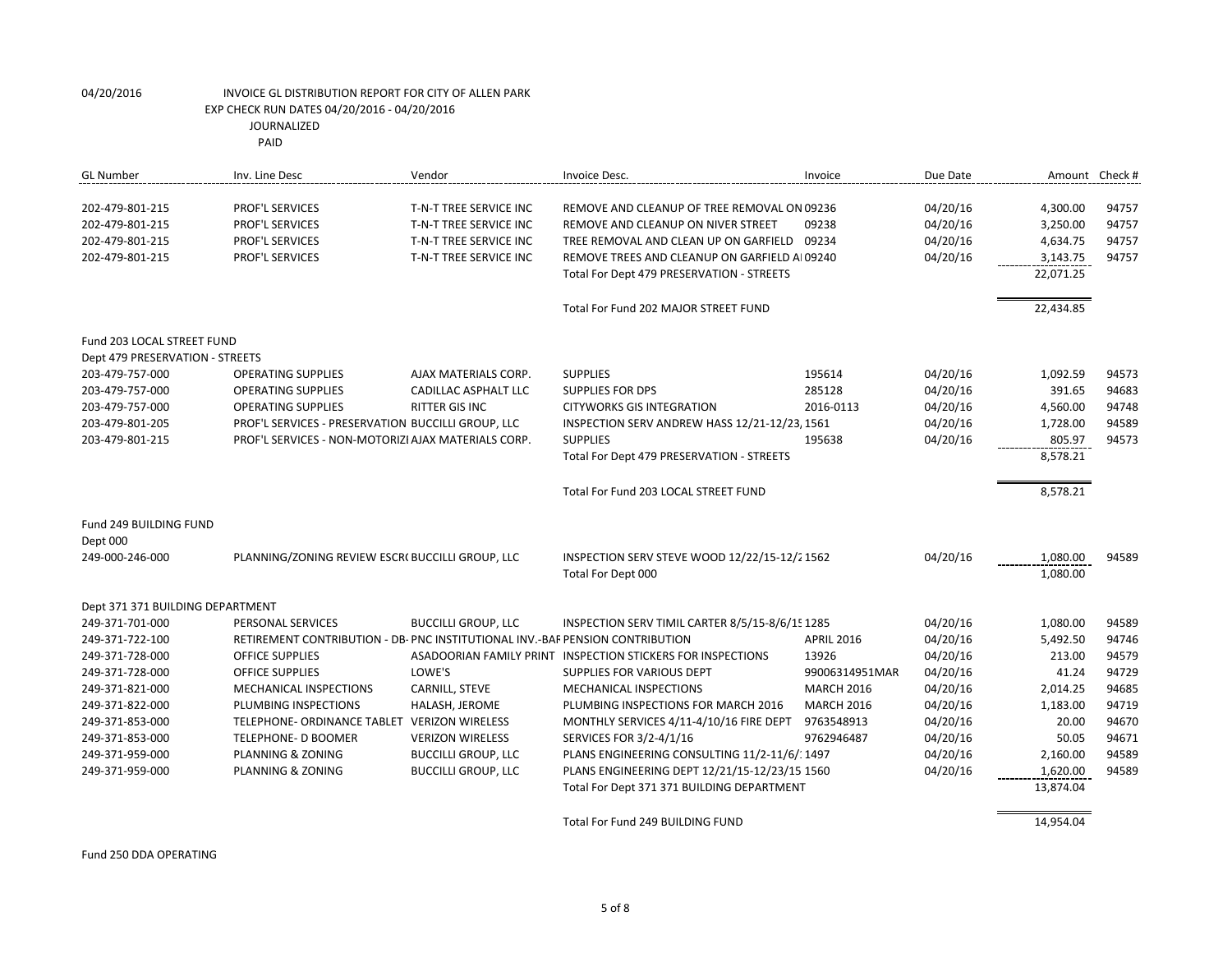| <b>GL Number</b>                   | Inv. Line Desc                                 | Vendor                     | Invoice Desc.                                                      | Invoice                    | Due Date | Amount Check # |       |
|------------------------------------|------------------------------------------------|----------------------------|--------------------------------------------------------------------|----------------------------|----------|----------------|-------|
|                                    |                                                |                            |                                                                    |                            |          |                |       |
| Dept 000                           |                                                |                            |                                                                    |                            |          |                |       |
| 250-000-920-000                    | <b>UTILITIES</b>                               | <b>DTE ENERGY</b>          | DDA OFFICE 2/4-3/4/16                                              | 457346800081               | 04/20/16 | 100.75         | 94701 |
| 250-000-920-000                    | <b>UTILITIES</b>                               | <b>DTE ENERGY</b>          | PARKING LOTS LIGHTS 3/7-4/16-                                      | 194093500016               | 04/20/16 | 122.40         | 94702 |
| 250-000-920-000                    | <b>UTILITIES</b>                               | <b>DTE ENERGY</b>          | PARKING LOT LIGHTS 5/3-4/5/16                                      | 193884900054               | 04/20/16 | 358.34         | 94703 |
| 250-000-920-000                    | <b>UTILITIES</b>                               | <b>DTE ENERGY</b>          | PARKING LOTS LIGHTS 3/4-4/5/16                                     | 161895800019               | 04/20/16 | 281.85         | 94704 |
| 250-000-931-000                    | <b>BUILDING MAINTENANCE</b>                    | <b>HADDIX ELECTRIC</b>     | <b>LIGHT REPAIRS FOR DDA</b>                                       | 7995                       | 04/20/16 | 690.00         | 94717 |
| 250-000-931-000                    | <b>BUILDING MAINTENANCE</b>                    |                            | JOHN'S LANDSCAPING & SNO DDA SNOW REMOVAL CONTRACT 4 OF 4 PMTS 762 |                            | 04/20/16 | 4,175.00       | 94727 |
| 250-000-931-000                    | <b>BUILDING MAINTENANCE</b>                    | PROPERTY MANAGEMENT        | WINDOW CLEANING FOR DDA OFFICE                                     | 7786                       | 04/20/16 | 20.00          | 94747 |
| 250-000-931-000                    | <b>BUILDING MAINTENANCE</b>                    | SIGN*A*RAMA                | REPAIR OF COMMUNITY SIGN BY RAM'S HORN 2837                        |                            | 04/20/16 | 1,572.30       | 94751 |
| 250-000-932-000                    | DEPRECIATION                                   | <b>DTE ENERGY</b>          | PARKING LOT LIGHTS 17425 ECORSE RD 3/11-4 193884900047             |                            | 04/20/16 | 21.97          | 94705 |
| 250-000-962-000                    | <b>MISCELLANEOUS</b>                           | <b>CITY OF ALLEN PARK</b>  | ADOPT FLOWERBED PROG 2016                                          | ADOPT A FLOWERBED 04/20/16 |          | 300.00         | 94690 |
|                                    |                                                |                            | Total For Dept 000                                                 |                            |          | 7,642.61       |       |
|                                    |                                                |                            | Total For Fund 250 DDA OPERATING                                   |                            |          | 7,642.61       |       |
|                                    |                                                |                            |                                                                    |                            |          |                |       |
| Fund 265 DRUG FORFEITURE - FEDERAL |                                                |                            |                                                                    |                            |          |                |       |
| Dept 000                           |                                                |                            |                                                                    |                            |          |                |       |
| 265-000-939-000                    | <b>VEHICLE MAINTENANCE</b>                     | <b>VILLAGE FORD</b>        | <b>PARTS</b>                                                       | 174609                     | 04/20/16 | 48.68          | 94673 |
| 265-000-939-000                    | <b>VEHICLE MAINTENANCE</b>                     | <b>GLENDALE AUTO VALUE</b> | PARTS FOR 2012 FORD EDGE                                           | 359-102103                 | 04/20/16 | 145.89         | 94713 |
| 265-000-939-000                    | <b>VEHICLE MAINTENANCE</b>                     | <b>TAYLOR CHEVROLET</b>    | PARTS FOR 2009 TAHOE                                               | 5010878                    | 04/20/16 | 33.41          | 94758 |
| 265-000-984-000                    | COMPUTER EQUIPMENT/SOFTWA THOMSON REUTERS-WEST |                            | WEST INFO CHARGES 3/1-3/31/16                                      | 833728578                  | 04/20/16 | 147.00         | 94668 |
|                                    |                                                |                            | Total For Dept 000                                                 |                            |          | 374.98         |       |
|                                    |                                                |                            | Total For Fund 265 DRUG FORFEITURE - FEDERAL                       |                            |          | 374.98         |       |
|                                    |                                                |                            |                                                                    |                            |          |                |       |
| Fund 266 DRUG FORFEITURE - STATE   |                                                |                            |                                                                    |                            |          |                |       |
| Dept 000                           |                                                |                            |                                                                    |                            |          |                |       |
| 266-000-985-000                    | <b>CAPITAL OUTLAY</b>                          | NOWICKI'S PLUMBING LLC     | PLUMBING FOR MEN'S & WOMENS BATHROON 1394                          |                            | 04/20/16 | 6,015.00       | 94739 |
|                                    |                                                |                            | Total For Dept 000                                                 |                            |          | 6,015.00       |       |
|                                    |                                                |                            | Total For Fund 266 DRUG FORFEITURE - STATE                         |                            |          | 6,015.00       |       |
| Fund 271 LIBRARY                   |                                                |                            |                                                                    |                            |          |                |       |
| Dept 000                           |                                                |                            |                                                                    |                            |          |                |       |
| 271-000-728-000                    | <b>OFFICE SUPPLIES</b>                         | THE LIBRARY NETWORK        | EXTERNAL DATA MAILERS FOR LIBRARY                                  | 55155                      | 04/20/16 | 192.25         | 94667 |
| 271-000-728-000                    | <b>OFFICE SUPPLIES</b>                         | THE LIBRARY NETWORK        | PMT FOR SAS BDBS CAP RESERVE QUARTERLY (55105                      |                            | 04/20/16 | 8,016.59       | 94667 |
| 271-000-728-000                    | <b>OFFICE SUPPLIES</b>                         | THE LIBRARY NETWORK        | <b>VOIP INSTALLATION</b>                                           | 55045                      | 04/20/16 | 250.00         | 94667 |
| 271-000-728-000                    | OFFICE SUPPLIES                                | DEMCO, INC.                | MISC SUPPLIES FOR LIBRARY                                          | 5837095                    | 04/20/16 | 103.91         | 94694 |
| 271-000-728-000                    | <b>OFFICE SUPPLIES</b>                         | MCKIBBEN, NANCY            | REIMBURSEMENT FOR SUPPLIES/MATERIALS                               | REIMBURSEMENT              | 04/20/16 | 204.21         | 94732 |
| 271-000-757-000                    | <b>OPERATING SUPPLIES</b>                      | ALLEN PARK HIGH SCHOOL     | ADVERTISEMENT FOR 1 ISSUE FOR LIBRARY                              | <b>JAQUAR JOURNAL</b>      | 04/20/16 | 35.00          | 94577 |
|                                    |                                                |                            |                                                                    |                            |          |                |       |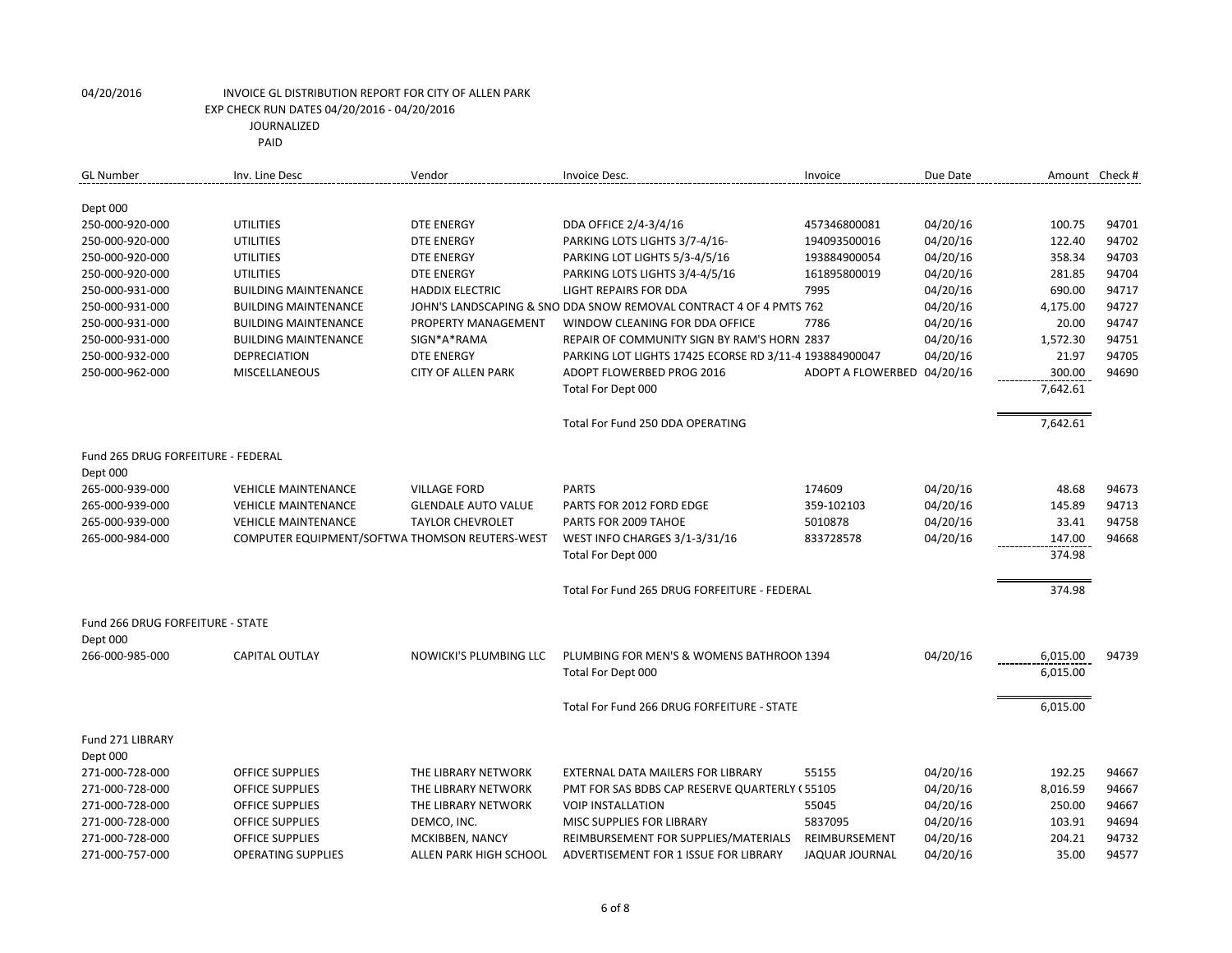| <b>GL Number</b>       | Inv. Line Desc                                                                       | Vendor                     | Invoice Desc.                                                             | Invoice             | Due Date |            | Amount Check # |
|------------------------|--------------------------------------------------------------------------------------|----------------------------|---------------------------------------------------------------------------|---------------------|----------|------------|----------------|
| 271-000-828-000        | <b>MATERIALS</b>                                                                     | <b>BAKER &amp; TAYLOR</b>  | <b>MATERIALS FOR LIBRARY</b>                                              | 2031851232          | 04/20/16 | 53.69      | 94583          |
| 271-000-853-000        | <b>TELEPHONE</b>                                                                     | <b>AT &amp; T</b>          | SERVICES 4/3-5/3/16                                                       | 04202016            | 04/20/16 | 20.84      | 94581          |
| 271-000-931-000        | <b>BUILDING MAINTENANCE</b>                                                          |                            | COVERALL NORTH AMERICA COMMERCIAL CLEANING SERVICE 4/1-4/30/16 1340233581 |                     | 04/20/16 | 835.00     | 94692          |
| 271-000-931-000        | <b>BUILDING MAINTENANCE</b>                                                          | LOWE'S                     | <b>SUPPLIES FOR VARIOUS DEPT</b>                                          | 99006314951MAR      | 04/20/16 | 52.23      | 94729          |
|                        |                                                                                      |                            |                                                                           |                     |          |            |                |
|                        |                                                                                      |                            | Total For Dept 000                                                        |                     |          | 9,763.72   |                |
|                        |                                                                                      |                            | Total For Fund 271 LIBRARY                                                |                     |          | 9,763.72   |                |
| Fund 592 WATER & SEWER |                                                                                      |                            |                                                                           |                     |          |            |                |
| Dept 601 601 SEWER     |                                                                                      |                            |                                                                           |                     |          |            |                |
| 592-601-602-000        | PURCHASED WATER                                                                      |                            | GREAT LAKES WATER AUTHO MONTHLY SERVICE WHOLESALE 2/1-3/1/16              | <b>FEBWHOLESALE</b> | 04/20/16 | 159,910.60 | 94695          |
| 592-601-605-100        | DETROIT POLLUTANTS                                                                   |                            | GREAT LAKES WATER AUTHO FEB POLLUTANT SERVICES 2/1-3/1/16                 | FEBPOLLUTANT        | 04/20/16 | 96.44      | 94696          |
| 592-601-607-400        | WC ALLIANCE OF DR WATERSHEDS WAYNE COUNTY                                            |                            | 2016 ASSESSMENT ALLIANCE OF DOWNRIVER \283618                             |                     | 04/20/16 | 13,326.60  | 94675          |
| 592-601-643-000        | <b>UTILITIES</b>                                                                     | AT & T LONG DISTANCE       | <b>SERVICES APRIL</b>                                                     | 04202016            | 04/20/16 | 6.74       | 94580          |
| 592-601-643-000        | <b>UTILITIES</b>                                                                     | <b>AT &amp; T</b>          | SERVICES 4/3-5/3/16                                                       | 04202016            | 04/20/16 | 280.52     | 94581          |
| 592-601-643-000        | <b>UTILITIES</b>                                                                     | <b>DTE ENERGY</b>          | SERVICES 3/8-4/7/16                                                       | 04202016            | 04/20/16 | 3,958.45   | 94699          |
| 592-601-671-001        | SEWER MAINTENANCE                                                                    | ALLEGRA MARKETING          | PROCESSING OF APRIL 2016 WATER BILLS                                      | 2848                | 04/20/16 | 759.58     | 94680          |
| 592-601-671-001        | <b>SEWER MAINTENANCE</b>                                                             | LOWE'S                     | <b>SUPPLIES FOR VARIOUS DEPT</b>                                          | 99006314951MAR      | 04/20/16 | 114.75     | 94729          |
| 592-601-678-001        | <b>METER MAINTENANCE</b>                                                             | ETNA SUPPLY COMPANY        | <b>PARTS</b>                                                              | S101733265.001      | 04/20/16 | 3,335.00   | 94710          |
| 592-601-678-002        | STORM/CB MAINTENANCE                                                                 | EJ USA, INC                | <b>PARTS</b>                                                              | 110160005235        | 04/20/16 | 2,171.70   | 94708          |
| 592-601-678-003        | PAVEMENT REPAIRS                                                                     | <b>BUCCILLI GROUP, LLC</b> | INSPECTION SERVICES 01/04-01/08/16 ANDY H 1568                            |                     | 04/20/16 | 2,160.00   | 94589          |
| 592-601-678-004        | CROSS CONNECTION PROGRAM                                                             | HYDRO DESIGNS, INC.        | CROSS CONN CONTROL AND REPORTING INSPE 0038527-IN                         |                     | 04/20/16 | 1,935.00   | 94721          |
| 592-601-712-000        | CLOTHING, CLEANING & TECH SKILI WINNIE, MATTHEW II                                   |                            | REIMBURSEMENT FOR STEEL TOE SAFETY BOO' REIMBURSEMENT                     |                     | 04/20/16 | 47.67      | 94681          |
| 592-601-712-000        | CLOTHING, CLEANING & TECH SKILI WINNIE, MATTHEW II                                   |                            | REIMBURSEMENT FOR STEEL TOE SAFETY BOO' REIMBURSEMNT                      |                     | 04/20/16 | 254.39     | 94682          |
| 592-601-722-100        | RETIREMENT CONTRIBUTION - DB- PNC INSTITUTIONAL INV.-BAF PENSION CONTRIBUTION        |                            |                                                                           | <b>APRIL 2016</b>   | 04/20/16 | 16,154.31  | 94746          |
| 592-601-940-500        | FAIRLANE/INDEPNCE MKT STATIOI SECURITY CENTRAL PROTECTI BURG FIRE HOLDUP 4/1-4/30/16 |                            |                                                                           | 2412233             | 04/20/16 | 37.95      | 94749          |
| 592-601-951-000        | ENGINEERING CONSULTANTS JOB. C.E. RAINES COMPANY                                     |                            | ENG AND SURVEYING SERV WATSON PUMP RE 13429                               |                     | 04/20/16 | 600.00     | 94686          |
| 592-601-951-000        | <b>ENGINEERING CONSULTANTS</b>                                                       | C.E. RAINES COMPANY        | ENG AND SURVEYING SERV NPDES MSF PERMIT 13431                             |                     | 04/20/16 | 1,100.00   | 94686          |
| 592-601-960-000        | <b>TRAINING &amp; EDUCATION</b>                                                      |                            | AMERICAN PUBLIC WORK AS! APWA MEMBERSHIP RENEWAL                          | 796623              | 04/20/16 | 209.00     | 94578          |
| 592-601-960-000        | <b>TRAINING &amp; EDUCATION</b>                                                      | MURRAY, THOMAS             | MILEAGE AND MEAL REIMBURSEMENT FOR CO REIMBURSEMENT                       |                     | 04/20/16 | 188.00     | 94736          |
| 592-601-960-000        | <b>TRAINING &amp; EDUCATION</b>                                                      | <b>ODEN TRAINING</b>       | WATER DIST EXAM REVIEW 4/18 & 4/19/16                                     | TERRI KEHR          | 04/20/16 | 220.00     | 94740          |
| 592-601-987-100        | CAPITAL OUTLAY - SAW GRANT                                                           |                            | WADE-TRIM/ASSOCIATES, IN PROF SERV 2/1-2/28/16 SAW GRANT ASSET MI 2005312 |                     | 04/20/16 | 18,064.70  | 94674          |
|                        |                                                                                      |                            | Total For Dept 601 601 SEWER                                              |                     |          | 224,931.40 |                |
| Dept 603 603 BASIN     |                                                                                      |                            |                                                                           |                     |          |            |                |
| 592-603-722-100        | RETIREMENT CONTRIBUTION - DB- PNC INSTITUTIONAL INV.-BAF PENSION CONTRIBUTION        |                            |                                                                           | <b>APRIL 2016</b>   | 04/20/16 | 13,461.88  | 94746          |
| 592-603-853-000        | <b>TELEPHONE</b>                                                                     | <b>AT &amp; T</b>          | SERVICES 4/3-5/3/16                                                       | 04202016            | 04/20/16 | 710.42     | 94581          |
| 592-603-853-000        | TELEPHONE-TOM MURRAY                                                                 | <b>VERIZON WIRELESS</b>    | SERVICES FOR 3/2-4/1/16                                                   | 9762946487          | 04/20/16 | 445.99     | 94671          |
| 592-603-920-000        | <b>UTILITIES</b>                                                                     | <b>DTE ENERGY</b>          | SERVICES 3/8-4/7/16                                                       | 04202016            | 04/20/16 | 6,929.94   | 94699          |
| 592-603-920-000        | <b>UTILITIES</b>                                                                     | <b>DTE ENERGY</b>          | SERVICES 3/8-4/7/16                                                       | 04202016            | 04/20/16 | 652.78     | 94707          |